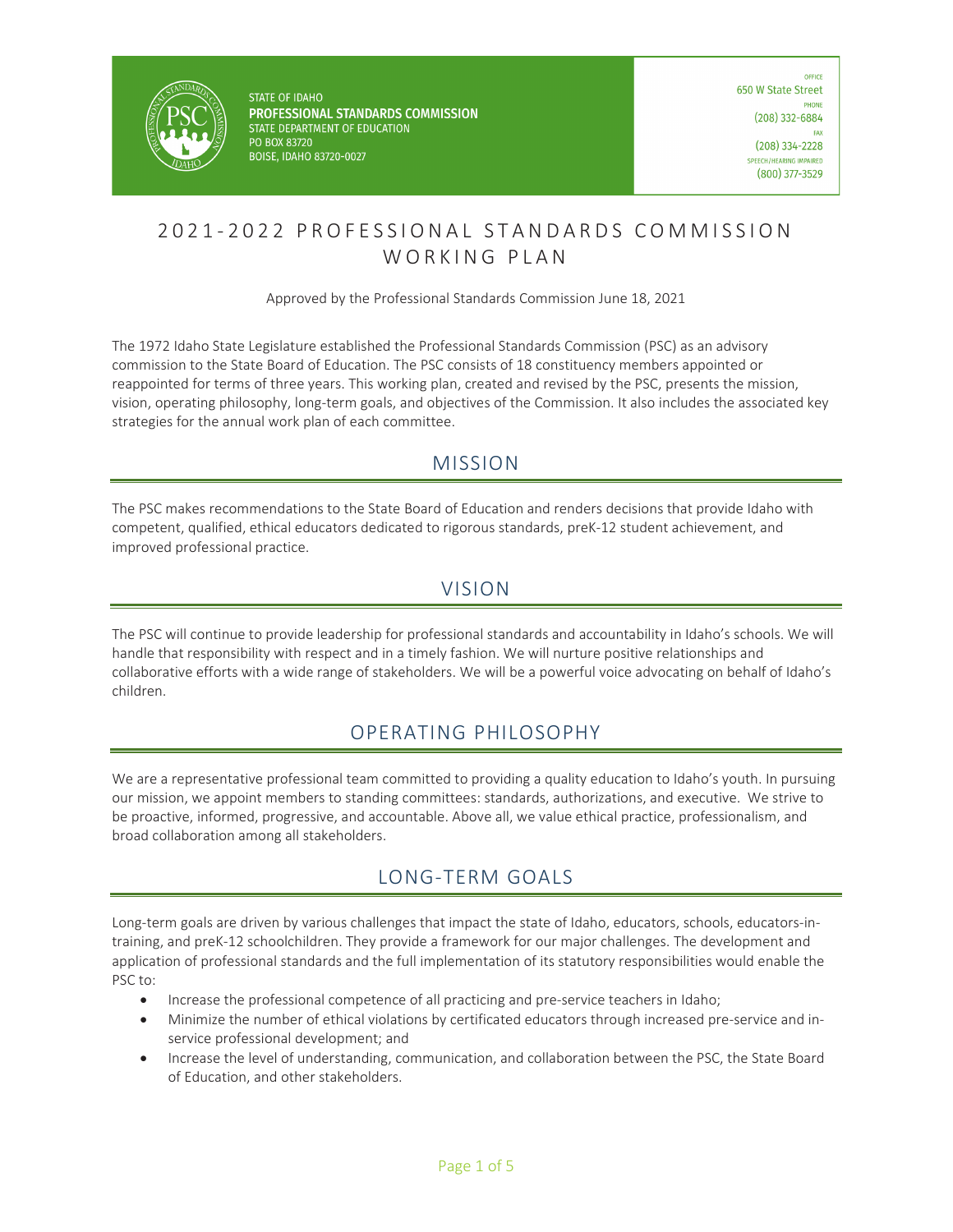## AUTHORIZATIONS COMMITTEE

### Ensuring Idaho students are served by qualified alternatively certified educators

Objective #1: Review district requests for Alternative Authorizations

*Strategies*

- Ensure all requirements have been met prior to approval
- Present recommendations to full PSC for approval

Objective #2: Streamline Alternative Authorization application process

#### *Strategies*

- Maintain tracking system for processing Alternative Authorization applications
- Review and update the applications for Alternative Authorizations
- Review and revise application processes and documentation requirements

Objective #3: Maintain the alternative authorizations to certification and endorsement requirements *Strategies*

• Review administrative rules and processes for content specialists, teacher to new, and emergency provisional authorizations annually and recommend changes where appropriate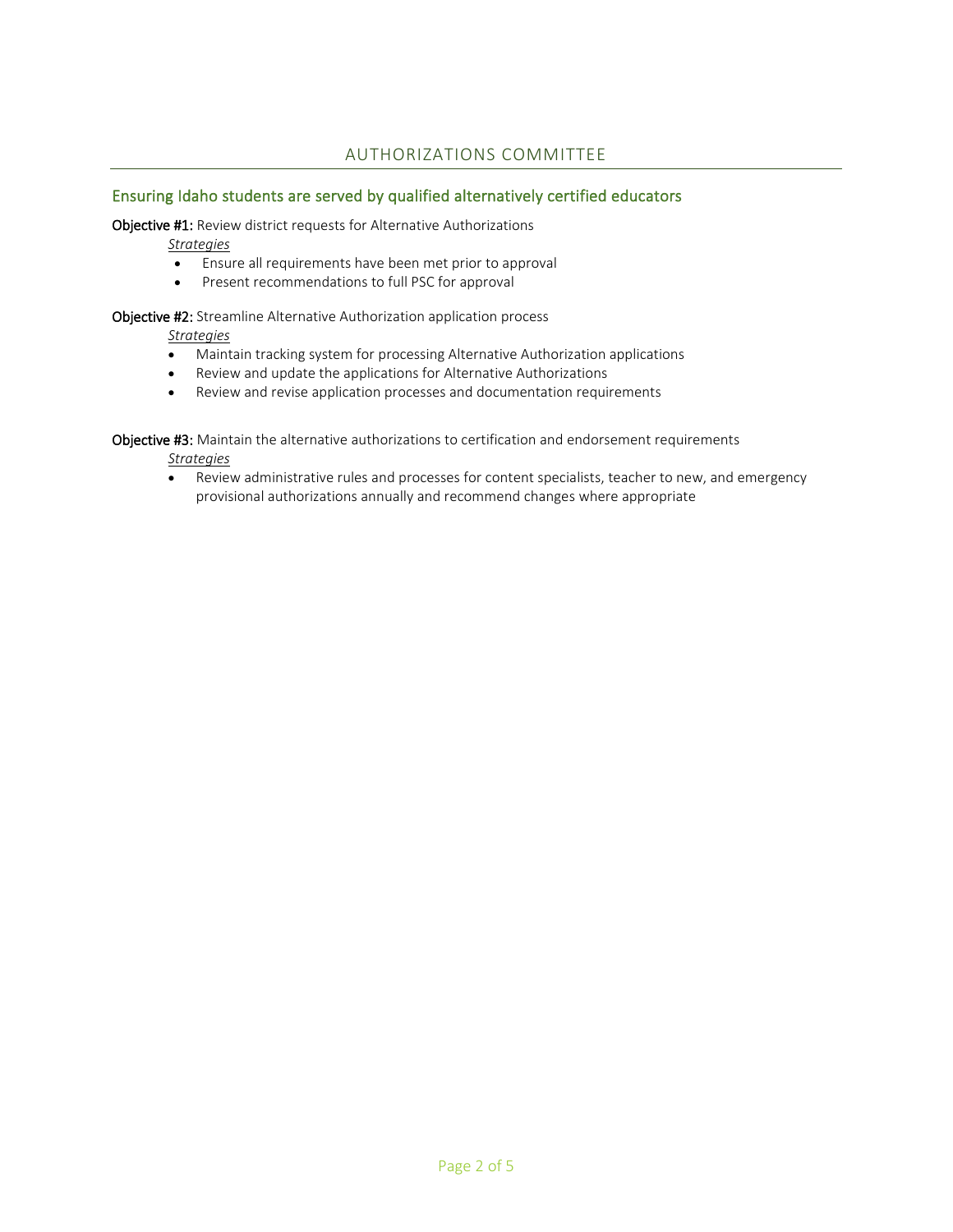## EXECUTIVE COMMITTEE

### Ensuring Idaho students are served by ethical educators

#### Objective #1: Streamline the ethics complaint process

*Strategies*

- Maintain tracking system for processing complaints
- Conduct investigations, hold formal hearings, and bring cases to conclusion in a timely manner
- Conduct trainings for and maintain a current list of hearing panel chairs

Objective #2: Maintain the Code of Ethics as a relevant and responsive set of standards of performance and conduct that will guide and direct all Idaho professional educators

*Strategies*

- Review the Code of Ethics annually and recommend changes where appropriate
- Research patterns of Code of Ethics violations
- Monitor and engage in national and regional dialogue concerning educator ethics
- Review courses related to disciplinary action remediation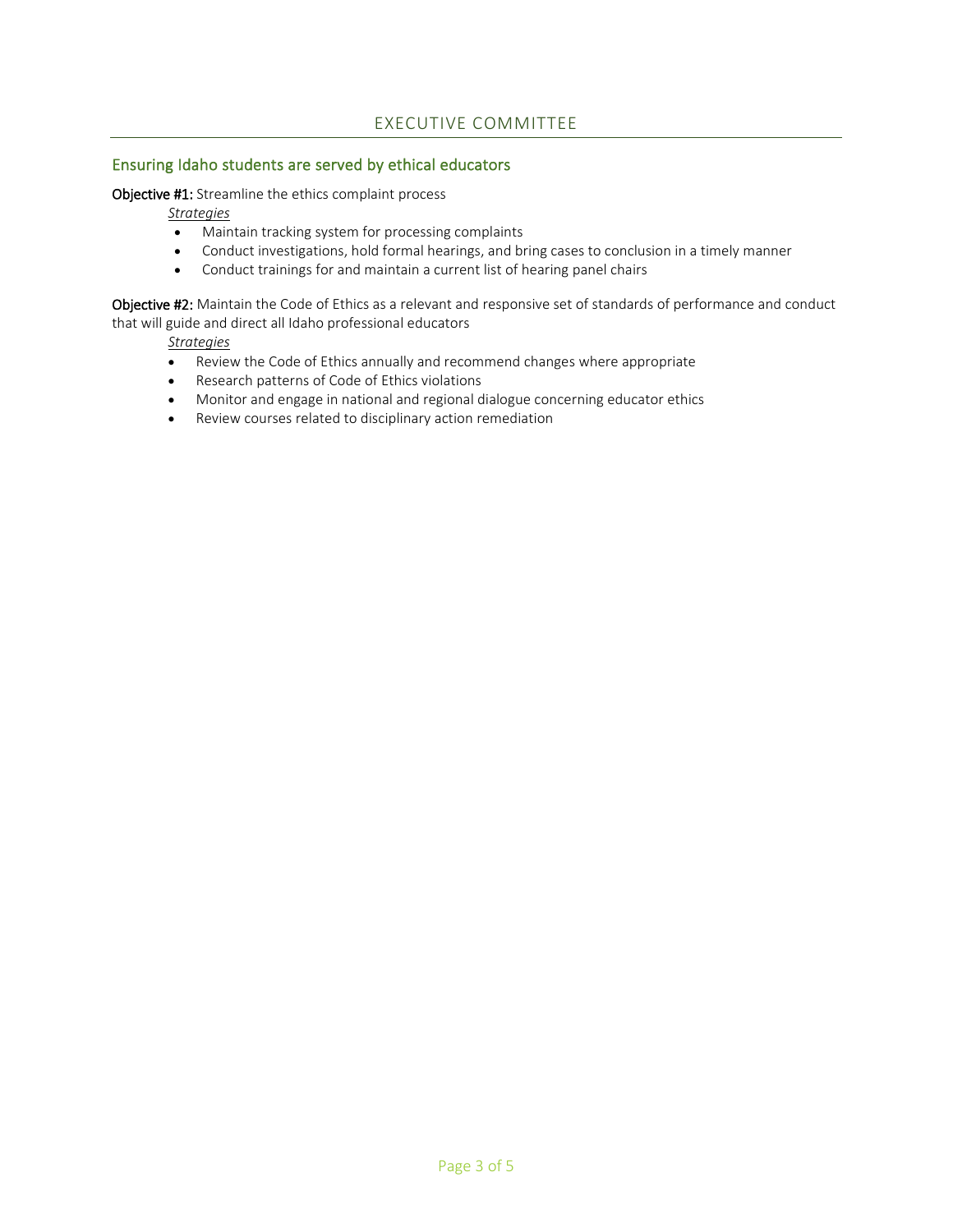## OPERATIONS COMMITTEE

### Ensuring communication, coordination, and fiscal responsibility

Objective #1: Set agendas for future PSC activities and meetings

*Strategies*

- Amend annual working plan for approval by full PSC at the last meeting of the fiscal year
- Amend procedures manual for approval by the full PSC at the last meeting of the fiscal year

#### Objective #2: Monitor the PSC budget

*Strategies*

- Develop and maintain a budget system consistent with the State Department of Education's protocol
- Propose an annual budget to be approved by the full PSC
- Monitor PSC expenditures

Objective #3: Increase the knowledge of major constituent groups regarding the purpose of the Professional Standards Commission

*Strategies*

• Meet with leaders of constituent groups to provide updates on current initiatives of the Professional Standards Commission